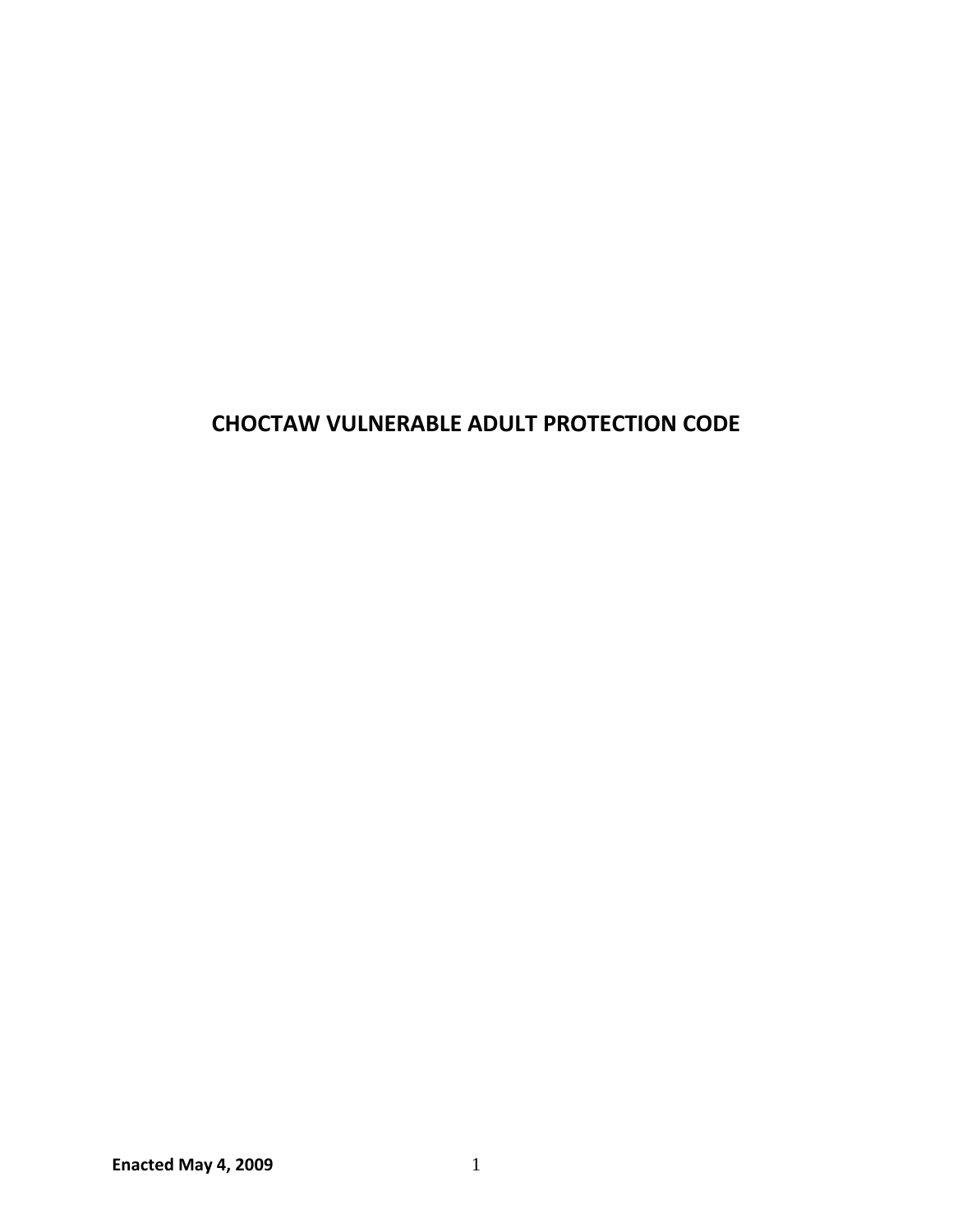# **CHOCTAW VULNERALBE ADULT PROTECTION CODE**

**Chapter 1.**

|                                                                          | 3  |
|--------------------------------------------------------------------------|----|
|                                                                          | з  |
|                                                                          | 3  |
| Duty to report abuse, neglect or exploitation of a vulnerable adult      | 6  |
|                                                                          | 6  |
|                                                                          | 7  |
|                                                                          | 7  |
| Interference with investigation & retaliation prohibited; civil penalty. | 9  |
|                                                                          | 9  |
| Vulnerable adult essential services; other services; evaluation          |    |
|                                                                          | 9  |
|                                                                          | 10 |
| Rights of vulnerable adults, their families and caretakers               | 11 |
| Procedures for determining incapacity; and abuse, neglect or             |    |
|                                                                          | 12 |
| Confidentiality of reporter, records, hearings, penalty for not          |    |
|                                                                          | 13 |
| Criminal and civil sanctions for abuse, neglect and exploitation of a    |    |
|                                                                          | 14 |
|                                                                          | 14 |
|                                                                          | 15 |
|                                                                          |    |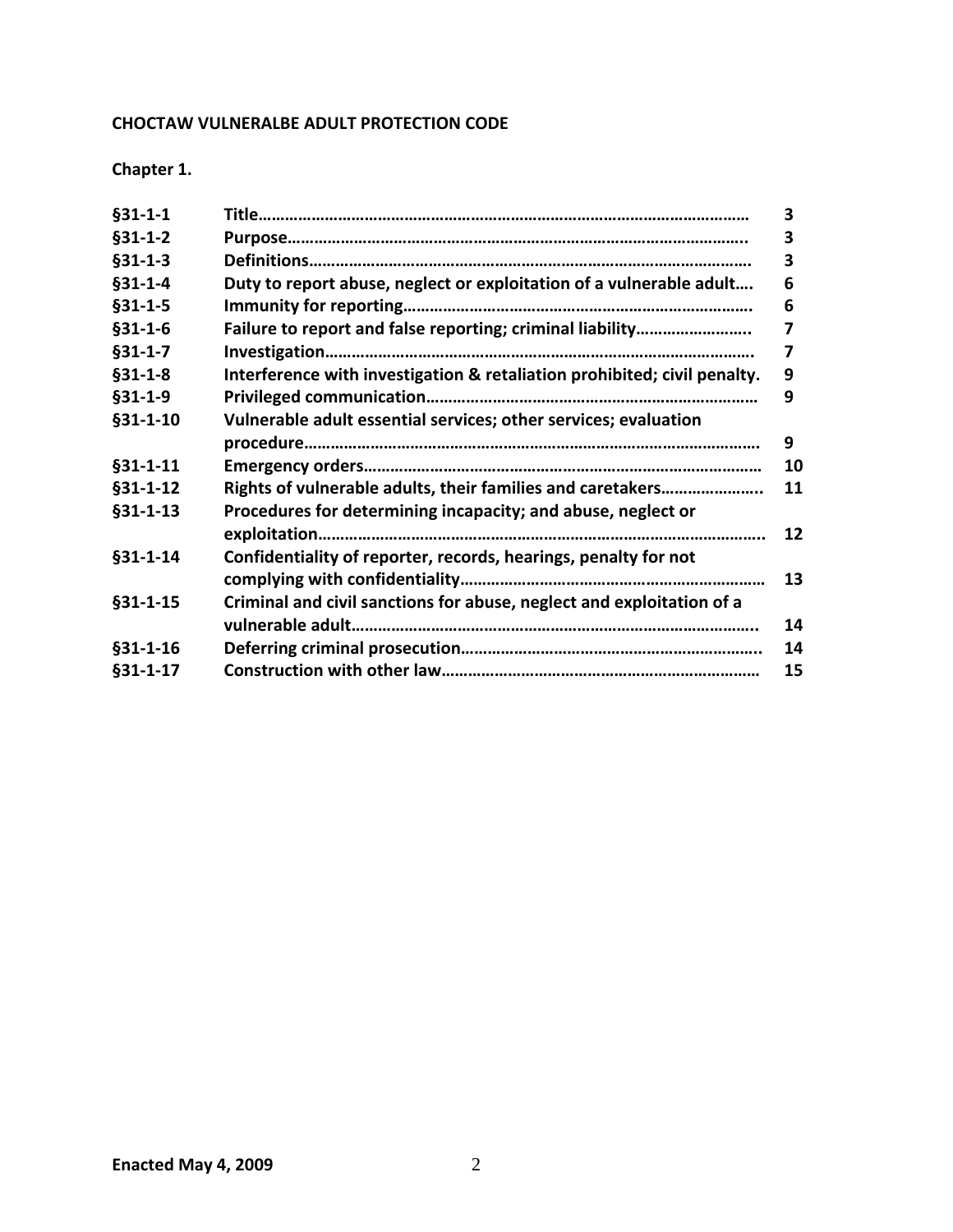#### **§31‐1‐1 Title**

This Code shall be known and cited as the "Choctaw Vulnerable Adults Protection Code."

#### **§31‐1‐2 Purpose**

The purpose of this code is to protect vulnerable adults, as defined in this Title, who are within the jurisdiction of the courts of the Mississippi Band of Choctaw Indians from abuse, neglect and exploitation, as defined in this title. This title shall be liberally interpreted in order to achieve its purpose. The code provides for:

- A. Reporting suspected abuse, neglect or exploitation to the proper agency;
- B. Receiving reports of and investigating suspected abuse, neglect or exploitation;
- C. Delivering protection services to vulnerable adults.
- D. Criminal sanctions for abuse, neglect or exploitation of a vulnerable adult.

#### **§31‐1‐3 Definitions**

For purposes of this Title, the following words shall have the meanings ascribed herein unless the context otherwise requires:

- (1) "**Abuse**" shall mean the willful or non‐accidental infliction of physical pain, injury or mental anguish on a vulnerable adult; the unreasonable confinement of a vulnerable adult; or the willful deprivation by a caretaker or a care facility or its employees of services which are necessary to maintain the mental and physical health of a vulnerable adult. "Abuse" shall include sexual assault as defined in CTC §3‐3‐29. "Abuse" also means the unreasonable interference with a vulnerable adult's practice of his customs, traditions or religion. "Abuse" includes, but is not limited to, a single incident.
- (2) "**Care Facility**" shall mean:
	- a. Any hospital that is required to be licensed by a state, the federal government or the Tribe;
	- b. Any adult day care service facility, which shall mean a community based group program for adults designed to meet the needs of vulnerable adults through structured, comprehensive, planned, non‐residential programs providing a variety of health, social and related support services in a protective setting.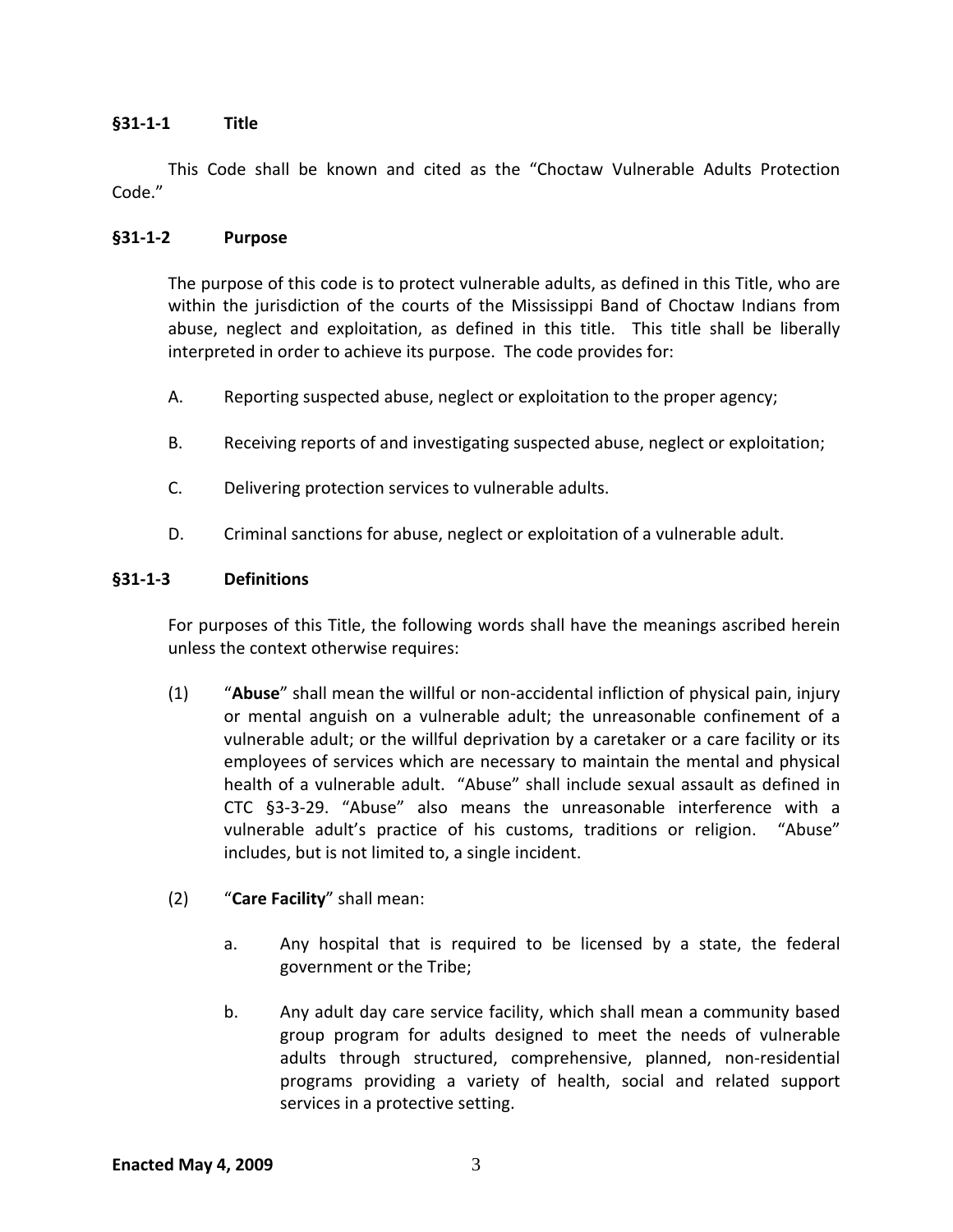- c. Any residential nursing home, convalescent home, home for the aged, assisted living center/home or any other place which provides living arrangements for persons unrelated to the operator and who are being provided food, shelter or personal care.
- d. Any home health agency or other provider of home health services or hospice service.
- (3) **"Caretaker"** shall mean an individual, corporation, partnership or other organization which has assumed the responsibility for the care of a vulnerable adult or is required by law to provide care to a vulnerable adult, or a person who has been appointed by a court of competent jurisdiction to care for another as a conservator or guardian, but shall not include institutions defined as a care facility;
- (4) **"Emergency"** shall mean a situation in which a vulnerable adult is immediately at risk of death or injury and is unable to consent to services which would remove the risk.
- (5) **"Emergency Order"** shall mean an order of the Tribal Court authorizing and compelling the provision of essential services to a vulnerable adult due to an emergency.
- (6) **"Essential Services"** shall mean social work, medical, psychiatric or legal services necessary to safeguard a vulnerable adult's rights and resources and to maintain the physical or mental well being of the person. Those services shall include, but not be limited to, the provision of medical care for physical and mental health needs, assistance in personal hygiene, food, clothing, adequately heated and ventilated shelter, protection from health and safety hazards, protection from physical mistreatment and protection from abuse, neglect or exploitation. It may include service or items considered essential under the person's customs, tradition or religion, including but not limited to, access to traditional foods and access to religious ceremonies or services.
- (7) **"Exploitation"** shall mean the illegal or improper use of or influence over a vulnerable adult's income, property or resources, including but not limited to trust funds or distribution funds from the Tribal government, by another person for the profit or advantage of person(s) other than the vulnerable adult, with or without the vulnerable adult's consent; or the failure by a person with proper legal authority to use the vulnerable adult's income or resources for the vulnerable adult's benefit, and may include acts committed pursuant to a power of attorney. Exploitation may include, but is not limited to a single incident. For purposes of this Title, if any portion of a tribal members' distribution or other funds from the tribe are used for the benefit of another person, then that tribal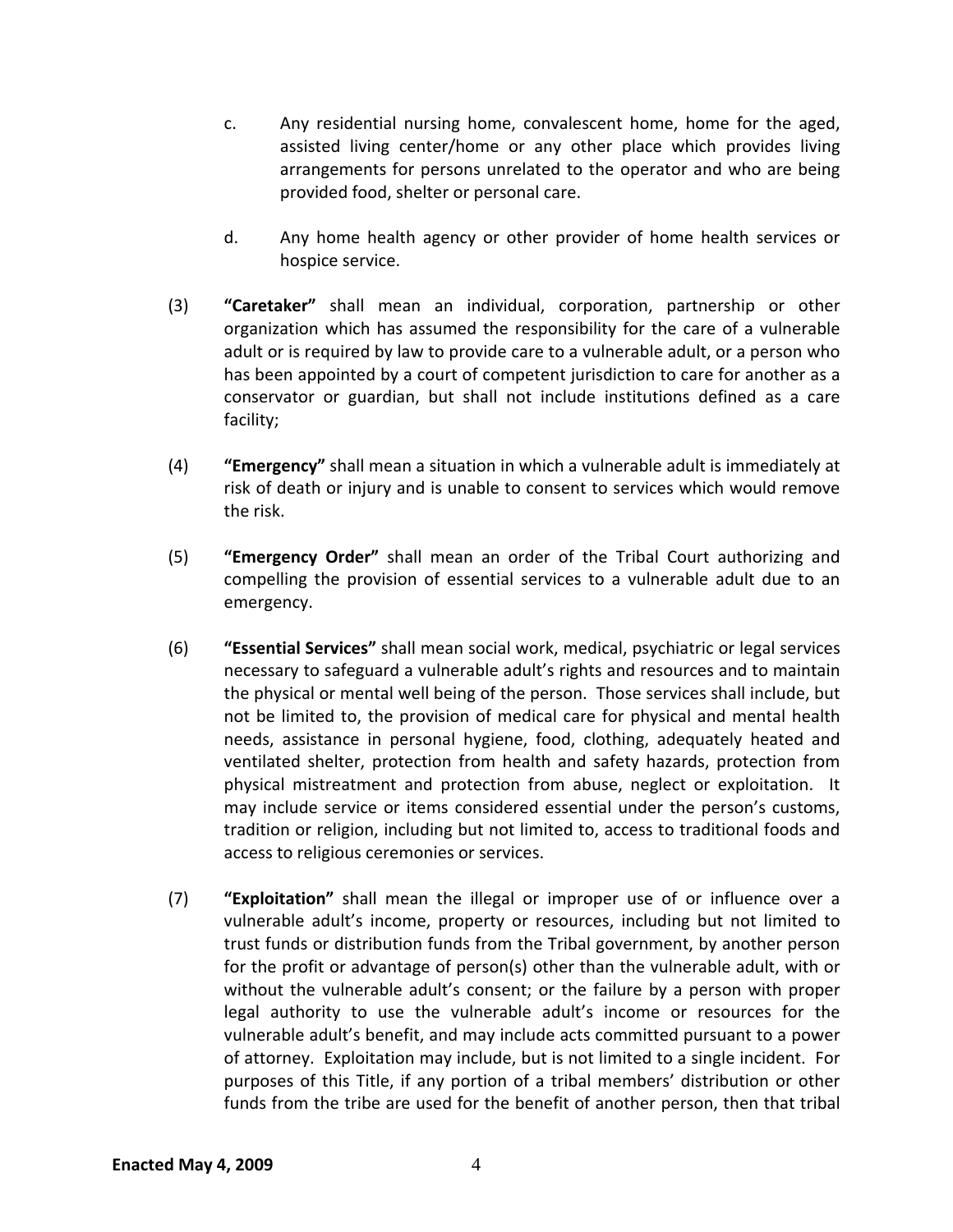member, for purposes of handling funds, shall be deemed a vulnerable adult for the purposes of this Title, and there shall be a rebuttable presumption that exploitation shall have occurred.

- (8) **"Good Faith"** shall mean an honest belief or purpose or the lack of intent to defraud, harm or cause harm.
- (9) **"Incapacity"** shall mean the current inability of a person to sufficiently make, or communicate responsible decisions about himself or herself as a result of mental illness, mental deficiency, physical illness or disability, or the chronic use of drugs or liquor, and to understand the consequences of any such decisions. Incapacity may vary in degree and duration and shall not be determined solely on the basis of age.
- (10) **"Least Restrictive Alternative"** shall mean an approach in providing essential services to a vulnerable adult that is the least intrusive or disruptive of a vulnerable adult's independence while still protecting the vulnerable adult from abuse, neglect or exploitation.
- (11) **"Neglect"** shall mean the failure of a caretaker or care facility to provide for the basic needs of a vulnerable adult by not supplying food, clothing, shelter, healthcare resources, and the supervision necessary to maintain a vulnerable adult's minimum physical and mental health, or other services necessary to maintain his mental or physical health. "Neglect" also is failing to report abuse, neglect or exploitation of a vulnerable adult by a person who has legal duty to report such and who knows or reasonably should have known of such abuse, neglect or exploitation. Neglect may include, but is not limited to a single incident.
- (12) **"Retaliation"** shall mean threatening a reporter of vulnerable adult abuse, neglect or exploitation or the reporter's family in any way, causing bodily harm to the reporter or the reporter's family because of a report of abuse, neglect or exploitation; causing the reporter or any of the reporter's family to be terminated, suspended from employment or reprimanded by an employer because of a report of abuse, neglect or exploitation, or damaging the reporter's or the reporter's family's real or personal property in any way because of a report of abuse, neglect or exploitation.
- (13) **"Vulnerable Adult"** shall mean a person eighteen (18) years of age or older whose ability to perform the normal activities of daily living or to provide for his own care or protection is impaired due to a mental, emotional, physical or developmental disability or dysfunction, or brain damage or the infirmities of aging. The term "Vulnerable Adult" shall also include all residents or patients in a care facility.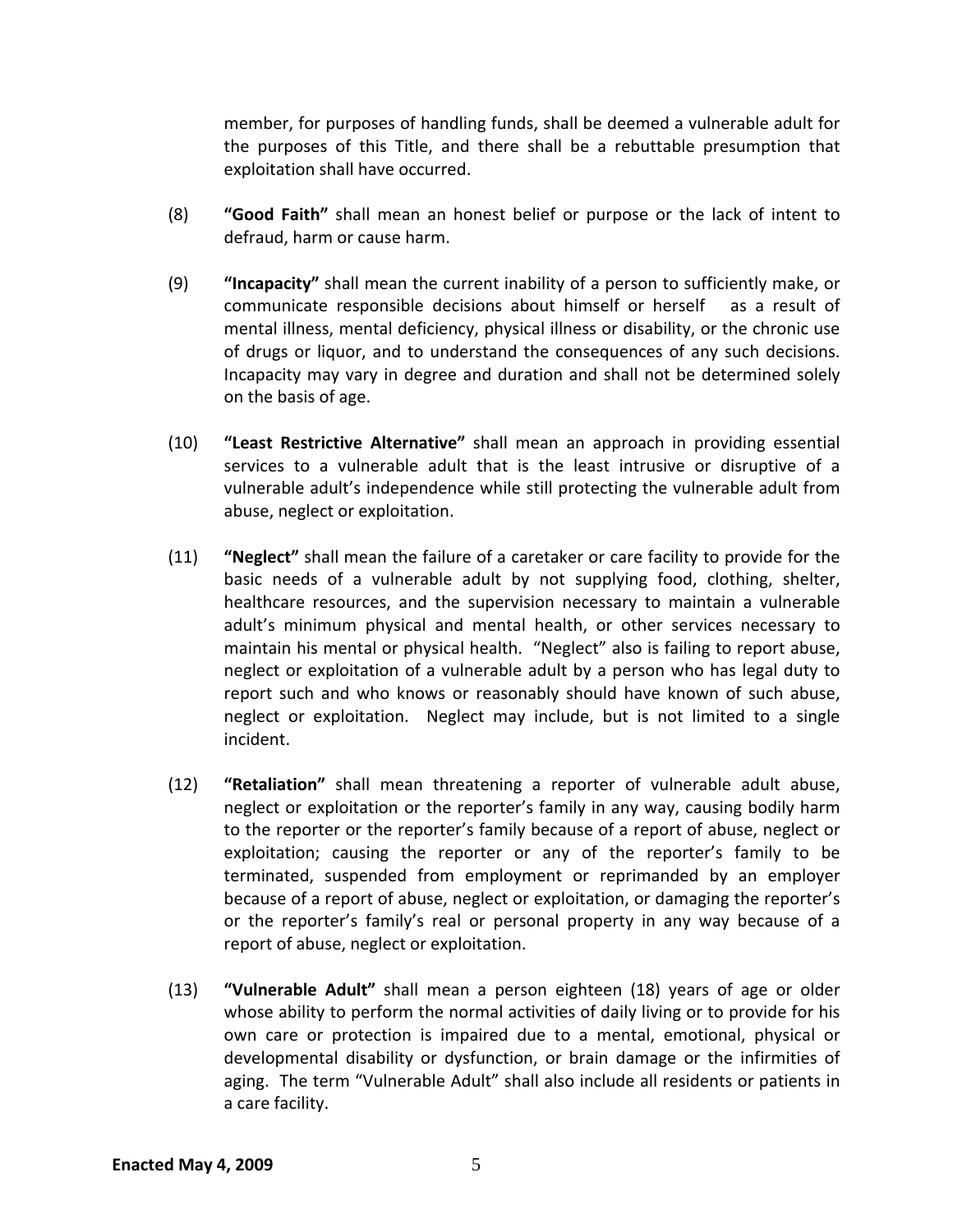#### **§31‐1‐4 Duty to report abuse, neglect or exploitation of a vulnerable adult.**

Any person who has a duty to report suspected abuse, neglect or exploitation of a vulnerable adult shall immediately make a verbal report to the Choctaw Police Department and the Department of Family and Community Services, and shall file a written Vulnerable Adult Protection Referral Form with the Choctaw Police Department and Department of Family & Community Services by hand‐delivery within twenty‐four (24) hours after the person becomes aware of the suspected abuse, neglect or exploitation.

The following persons shall have a duty to report suspected abuse, neglect or exploitation:

- (1) Any elected official of the Tribe; with regard to any vulnerable adult whom the elected official encounters as a result of his official duties as an elected official;
- (2) Any employee of the Tribe or of a tribally‐owned business, even if not managed by the Tribe, with regard to any vulnerable adult whom the employee encounters as a result of the employee's employment duties;
- (3) Indian Health Service personnel, with regard to any vulnerable adult encountered as a result of Indian Health Services official duties;
- (4) Bureau of Indian Affairs personnel, with regard to any vulnerable adult encountered as a result of Bureau of Indian Affairs official duties;
- (5) Any medical or osteopathic doctor, physician, psychiatrist, psychologist, coroner or medical examiner, chiropractor, podiatrist, dentist, religious practitioner, nurse, health aide, human services worker, elders' service provider, nursing home provider, or any other health and elder or human service provider or its employees with regard to any vulnerable adult encountered in the performance of professional or service provider or employment duties or official duties.
- (6) Any person or entity, including but not limited to persons or entities that are, by statute or other law, in a fiduciary relationship with a vulnerable adult.

#### **§31‐1‐5 Immunity for reporting.**

A person who in good faith reports suspected abuse, neglect or exploitation of a vulnerable adult is immune from any civil suit or criminal prosecution based on that person's report. In any civil or criminal action against a person for making a report pursuant to this Code, there shall be a rebuttable presumption that a person who made the report acted on good faith.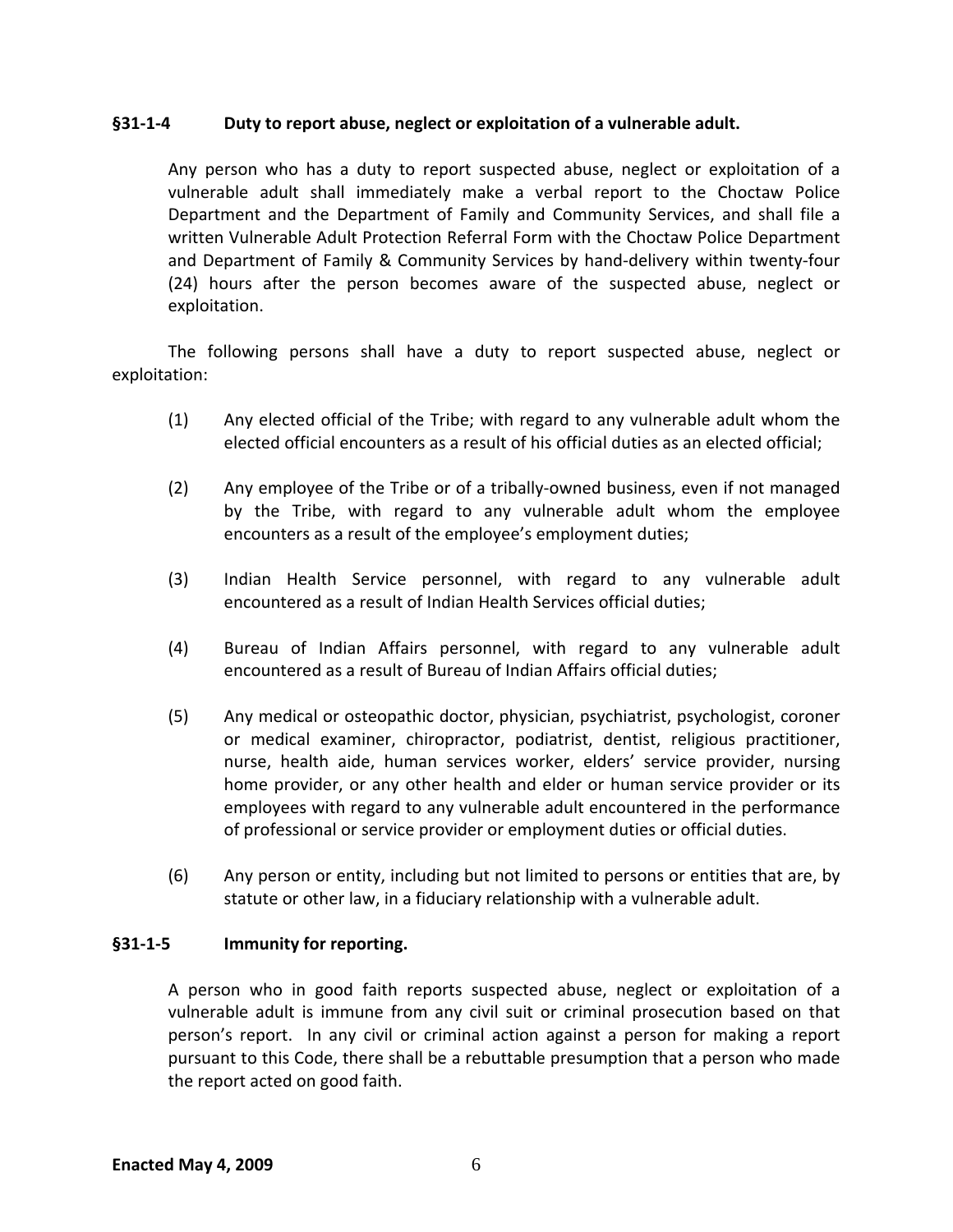#### **§31‐1‐6 Failure to report and false reporting, criminal liability.**

- (1) Any person who knowingly fails to make a report as required by this Code shall be subject to a civil fine of up to five hundred dollars (\$500.00) per violation. The penalty shall be assessed by the Tribal Court only after petition, notice and the opportunity for a hearing.
- (2) Any person who makes a false report of vulnerable adult abuse, neglect or exploitation knowing the report to be false or with a lack of good faith is subject to a civil fine of up to five hundred dollars (\$500.00), in addition to any other criminal or civil sanctions that may be applicable pursuant to law. The Tribal Court shall assess the penalty only after petition, notice and opportunity for hearing.

#### **§31‐1‐7 Investigation.**

- (1) The Choctaw Police Department Dispatcher or a special designated person at the Department of Family & Community Services shall receive reports of vulnerable adult abuse, neglect or exploitation. All such reports received shall be investigated as required by Paragraph C of this section.
- (2) When receiving the report, the Choctaw Police Department Dispatcher or other specially designated person at the Department of Family & Community Services, shall ask the reporter for the following information, and shall, to the extent possible, complete a Vulnerable Adult Protection Referral Form. The identity of the person making the report shall not be disclosed, without the consent of the individual, to any person other than the Tribal Court or other court of competent jurisdiction.
	- a. the vulnerable adult's name, address or location, telephone number, sex, race, and physical description;
	- b. name, address or location, telephone number of the person(s) or agency who is suspected of abusing, neglecting or exploiting the vulnerable adult;
	- c. the nature or degree of incapacity of the vulnerable adult;
	- d. the name, address or location, telephone number of witnesses;
	- e. the name, address or location, telephone number of the vulnerable adult's caretaker and/or care facility;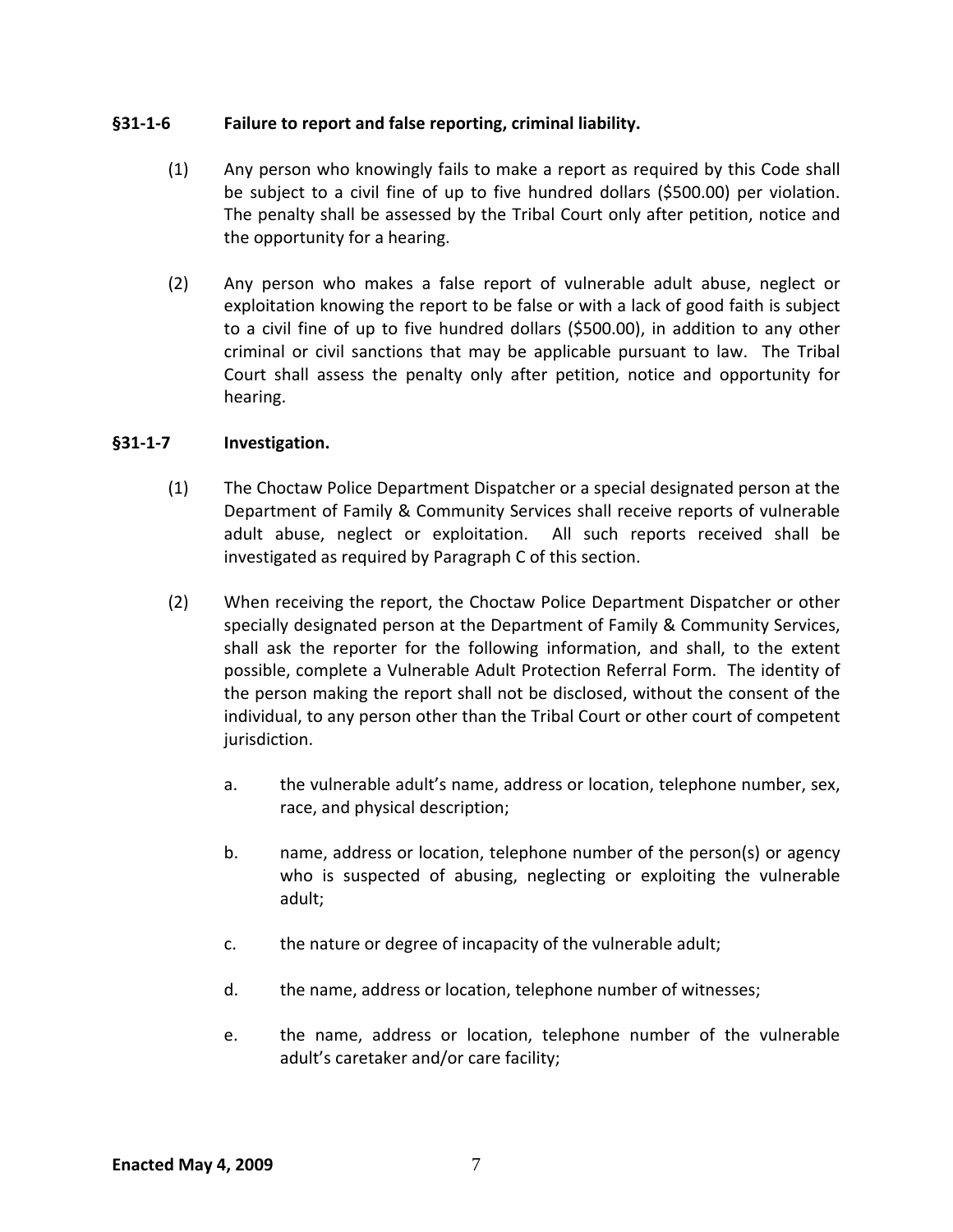- f. name, address, and telephone number of the vulnerable adult's family members;
- g. a description of the acts alleged to be abusive, neglectful or exploitative;
- h. any other information that the reporter believes might be helpful in establishing whether or not abuse, neglect or exploitation has occurred.
- (3) The Choctaw Police Department shall initiate an investigation after receiving a report of abuse, neglect or exploitation within forty-eight (48) hours and will prepare a written report of the findings of the investigation. The report shall include the information set forth in paragraph B above as well as the results of interviews, observations and assessments, and other findings of fact.

The investigator may, as necessary, conduct personal interviews with the vulnerable adult, their family and caretaker, any persons suspected of committing the abuse, neglector exploitation alleged, employees of agencies or institutions with knowledge of the vulnerable adult's circumstances and any other person the investigator believes has pertinent information.

The existence and contents of medical records and other reports of abuse, neglect or exploitation shall be ascertained and assessed, if necessary, as part of the investigation. The Tribal Court, upon petition and for good cause shown, may order the agency or person in possession of such record to provide such records or copies thereof to the investigating officer. Such records shall be treated as confidential to the same extent as the Vulnerable Adult Protection Referral form.

(4) During the course of the investigation, the Choctaw Police Department has the option of calling upon other service providers and agencies of the Tribal government to assist in the process of determining the findings of the investigation and the needs of the vulnerable adult. This may include an assessment of the vulnerable adult's physical, mental and emotional needs as they relate to the alleged abuse, neglect or exploitation.

Such providers and agencies shall respond to such request immediately and will make available to the Choctaw Police Department all manpower and services within their respective programs that are appropriate and necessary to meet the needs of the vulnerable adult; copies of the Vulnerable Adult Protection Referral form or the contents thereof may be shared with each of these entities as to the extent necessary to facilitate the assistance of such entities.

These entities shall maintain the confidentiality of the Vulnerable Adult Protection Form and/or its components.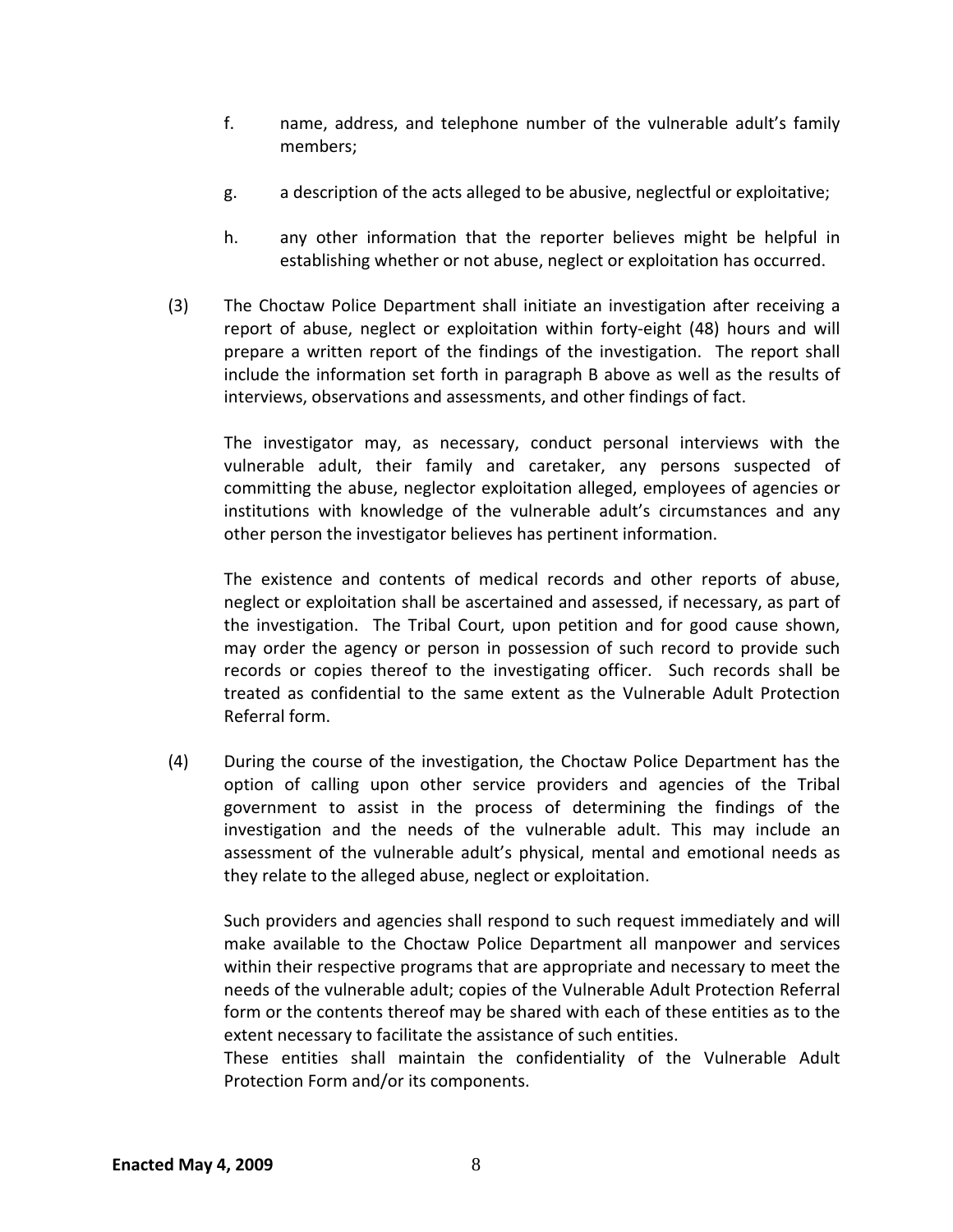(5) If the results of the investigation indicate the abuse, neglect or exploitation has occurred, and that a felony criminal violation has occurred, the Choctaw Police Department will immediately report the findings to the U.S. Attorney's office or to the appropriate state authority. The Choctaw Police Department Administration shall also inform the Tribal Prosecutor of the results of any investigation indicating that a violation of this code or other criminal violations may have occurred.

#### **§31‐1‐8 Interference with investigation and retaliation prohibited, civil penalty.**

- (1) No person shall interfere intentionally with a lawful investigation of suspected abuse, neglect or exploitation.
- (2) No person shall retaliate by any means against any person who has made a good faith report of suspected vulnerable adult abuse, neglect or exploitation or who cooperates with an investigation of suspected vulnerable adult abuse, neglect or exploitation.
- (3) In the event that any person who violates paragraphs A or B of this section, the Choctaw Police Department may petition a court of competent jurisdiction to enjoin the person interfering with the investigation from such activity and that person shall further be subject to a civil fine of up to five hundred dollars (\$500.00) per occurrence. The fine shall be assessed by the Tribal Court only after petition, notice, and the opportunity to be heard.

#### **§31‐1‐9 Privileged communication.**

No evidentiary privilege except for the attorney‐client or priest‐penitent privilege may be raised as a justifiable defense or reason for failing to report suspected vulnerable adult abuse, neglect or exploitation.

#### **§31‐1‐10 Vulnerable adult essential services, other services; evaluation procedure.**

(1) Essential services may be provided on a voluntary basis to a vulnerable adult by agencies of the Tribal government when requested by any vulnerable adult and the vulnerable adult or his or her family is found to be in need of such services. Voluntary essential services provided by Tribal government agencies shall only be provided subject to available appropriations and resources and only as determined necessary by the appropriate Tribal agency. If the vulnerable adult's consent to such services is withdrawn, the services shall cease. Such protective services shall be provided for a period of no more than six (6) months at a time. At the end of each period, the agency shall reassess the vulnerable adult's needs before agreeing to continue providing services.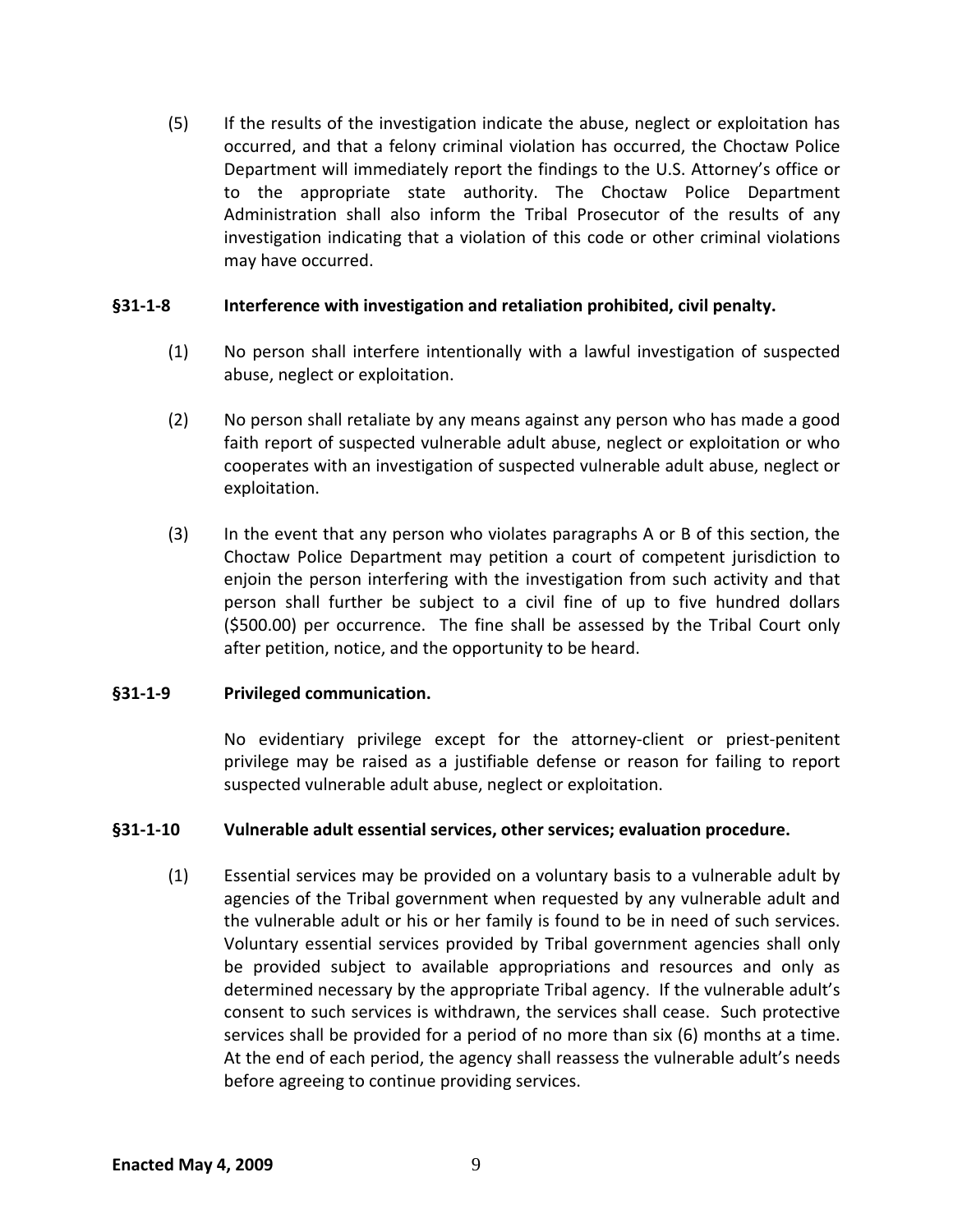#### **§31‐1‐11 Emergency orders.**

- (1) Essential services may be provided on an emergency basis by agencies of the tribal government, provided such services are ordered by the Tribal Court and further provided such services are the least restrictive alternatives. Any person may petition the Tribal Court for an emergency order; provided, however, when the petition is filed by the Tribe, the Department of Family & Community Services shall be the agency authorized to file the petition and the Office of the Attorney General's office shall represent the Department of Family & Community Services.
- (2) Any petition for an emergency order shall contain the name, address or location, and interest of the petitioner; the name, address or location, and condition of the vulnerable adult; the nature of the emergency; the nature of the vulnerable adult's incapacity; the proposed essential services; the basis for a proposed finding that the vulnerable adult cannot consent to the services due to incapacity and any other facts the petitioner believes will assist the court.
- (3) The Tribal Court may issue an order authorizing and compelling the provision of essential services to a vulnerable adult by tribal agencies on an emergency basis upon petition supported by clear and convincing evidence that a vulnerable adult:
	- a. is at risk of immediate physical harm;
	- b. is incapacitated and cannot consent to essential services;
	- c. no one is authorized by law or court order to give consent on an emergency basis; and
	- d. an emergency exists.
- (4) Any court order authorizing and compelling the provision of essential services on an emergency basis shall;
	- a. specify the specific essential services to be provided to the vulnerable adult to remove or address the conditions creating the emergency, and further specify that only these services shall be provided;
	- b. designate the tribal agency or persons required to implement the order;
	- c. set forth any necessary conditions on the provision of the services such as the place and time such services shall be rendered;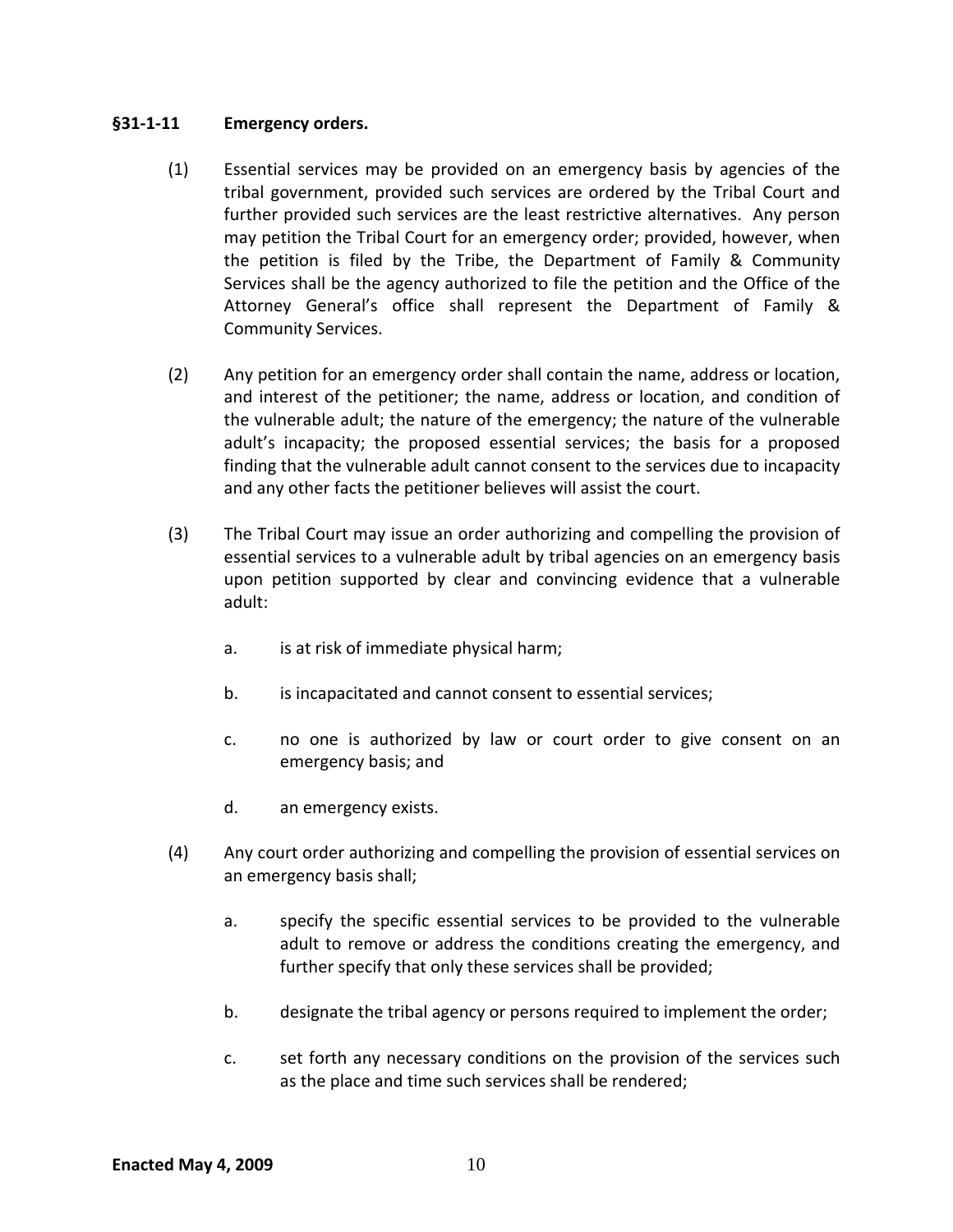- d. issue the order for a maximum of seventy‐two (72) hours; provided, however, such an order may be renewed only once for a maximum of seventy-two (72) additional hours provided the evidence shows that the emergency necessitating the order continues to exist or other services are also needed.
- (5) The Tribal Court may authorize forcible entry by law enforcement to enforce the emergency order after it has been shown that attempts to gain voluntary access to the vulnerable adult have failed.
- (6) The emergency order shall be issued only after notice accompanied by a copy of the petition has been given to the vulnerable adult, or an immediate family member, or the vulnerable adult's caretaker, and a hearing on the petition is scheduled and the Tribal Court has had the opportunity to hear all parties and the evidence. The Tribal Court may proceed without the vulnerable adult, a family member or a caretaker if reasonable attempts have been made to notify the parties but such has not been possible.
- (7) The Tribal Court shall hold a hearing on a petition for an emergency order as soon as possible, but in no event more than seventy-two (72) hours after a petition if filed.
- (8) An emergency order can be set aside by the Tribal Court upon a petition of any party or upon the court's own motion if sufficient evidence is presented to the court showing the order was issued without adequate basis or the emergency upon which the order was based no longer exists.
- (9) Any person who files a petition in good faith pursuant to this section is immune to any civil or criminal suit based on that person's actions.

#### **§31‐1‐12 Rights of vulnerable adults, their families and caretakers.**

- (1) A vulnerable adult, his family and/or caretaker shall be informed about a vulnerable adult abuse, neglect or exploitation investigation before it begins unless an emergency exists that prevents it. If this is the case, they shall be informed as soon as possible, but no later than forty-eight (48) hours after the investigation begins.
- (2) A vulnerable adult may refuse to accept any and all services even if there is good cause to believe that they have or continue to be abused, neglected or exploited, provided the vulnerable adult is able to care for himself and has the capacity to understand the nature of his circumstances and the services being offered.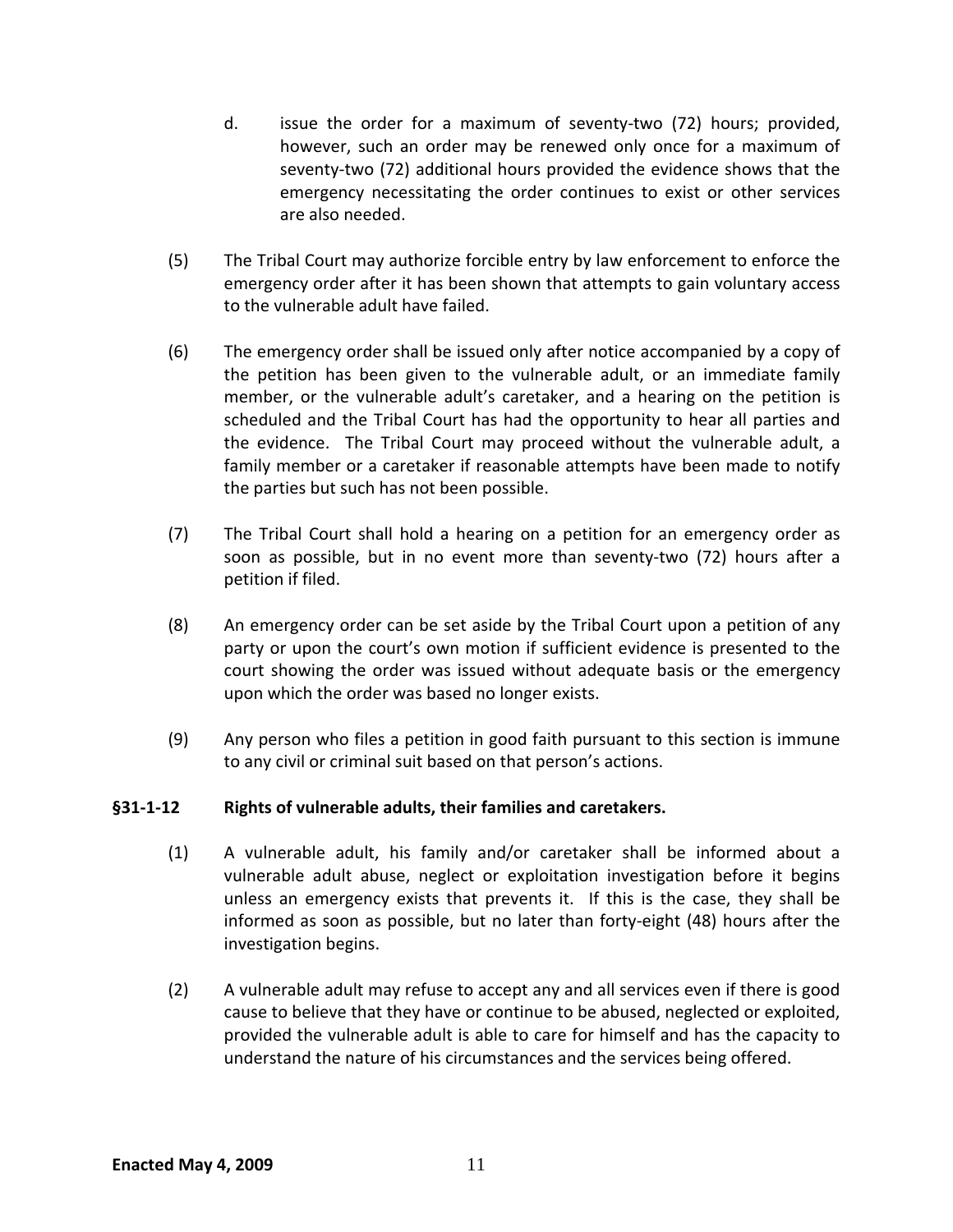- (3) A vulnerable adult, and his family or caretaker may refuse to voluntarily allow a duly authorized investigator of the tribe into their home, absent a court warrant. In such instances, the investigator may inform the vulnerable adult, his family or caretaker of the investigator's right to obtain a court warrant to seek access if access is not voluntarily allowed.
- (4) In the event an investigator of the Tribe determines that criminal violations may have occurred, the vulnerable adult, the vulnerable adult's family or caretaker shall be afforded all rights afforded other persons by law.
- (5) The vulnerable adult, his family and caretaker have the right to attend any proceeding pertaining to the determination of the vulnerable adult's capacity to care for them and make decisions of their own. The vulnerable adult shall be present at all proceedings unless the tribal court determines the vulnerable adult's health would be at risk at such proceeding.
- (6) The vulnerable adult, his family and caretaker have the right to be represented by counsel at all proceedings.
- (7) In the event a petition is filed to provide essential services to a vulnerable adult without the vulnerable adult's consent, the vulnerable adult, his family and caretaker have the right to seek independent, medical, psychological or psychiatric evaluation of the vulnerable adult at the expense of the Tribe; provided, however, any such evaluations at the expense of the Tribe must be approved by the court.

#### **§31‐1‐13 Procedures for determining incapacity; and abuse neglect or exploitation**

(1) If it is the opinion of the investigator of the Tribe that a vulnerable adult lacks the capacity to make decisions on his own and, as a result, he is at risk, then steps shall be taken to obtain a medical opinion from appropriate licensed professionals, *i.e.,* psychiatrist, physician, or psychologist, etc., in order to make a determination on the capacity of the vulnerable adult. If the vulnerable adult and his family and caretaker are willing to submit to these examinations, then referrals to the proper resources will be made.

If either the vulnerable adult or his family or caretaker is unwilling to agree to the examinations, then a petition may be filed in Tribal Court asking permission for these examinations to be conducted. The family and caretaker may take the lead in filing the petition if they agree with the investigator. If they disagree, the petition may be filed by the Department of Family & Community Services. On the basis of the medical opinion(s) obtained, the Tribal Court shall determine whether a vulnerable adult is incapacitated and the degree of incapacity and, on basis of this decision, will determine the course of action to be take, i.e.,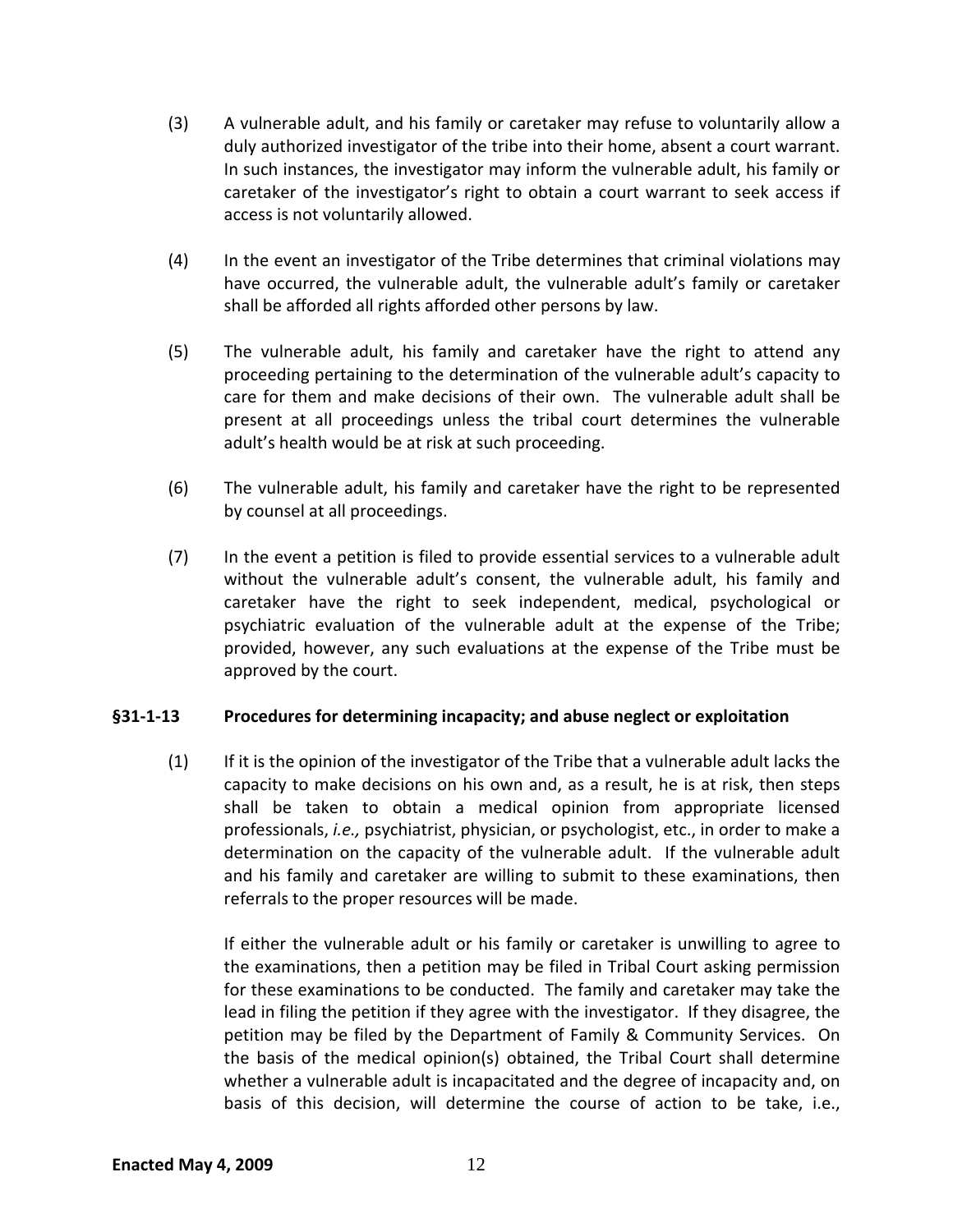commitment proceedings, admission to nursing home, appointment of a conservator or any other service.

(2) The Office of the Attorney General, the Department of Family & Community Services or the Choctaw Police Department, or any family member or the caretaker of a vulnerable adult may file a petition with the Tribal Court for a determination as to whether a vulnerable adult has been abused, neglected or exploited. The Tribal Court shall determine whether a vulnerable adult has been abused, neglected or exploited on the basis of clear and convincing evidence. This determination shall be made only after petition and notice to the vulnerable adult, family, and/or caretaker and any other person(s) allegedly responsible for causing the abuse, neglect or exploitation and a hearing at which the vulnerable adult, family and/or caretaker, and the person accused shall be allowed to participate and at which they may be represented by counsel. The court may appoint counsel to represent the interests of the vulnerable adult if the court determines the vulnerable adult's interests may not be represented otherwise.

## **§31‐1‐14 Confidentiality of reporter, records, hearings; penalty for not complying with confidentiality.**

- (1) The name of a reporter who reports abuse, neglect or exploitation shall be treated as confidential and shall not be released to any person unless the reporter consents to the release or the release is ordered by the Tribal Court. The Tribal Court may release the reporter's name only after notice to the reporter is given, a closed evidentiary hearing is held, and the need to protect the vulnerable adult is found to be greater than the reporter's right to confidentiality. The reporter's name shall be released only to the extent determined necessary to protect the vulnerable adult.
- (2) Records of a completed investigation into all allegations of vulnerable adult abuse, neglect or exploitation or of a Tribal Court hearing into these matters shall remain confidential, and shall be made available to persons other than the vulnerable adult or his caretaker only after determination by the Tribal Court that a person has just and reasonable cause to have access to such record.
- (3) Any court proceeding as a matter of law held pursuant to this code shall be closed and confidential. Persons who may attend are the vulnerable adult, their family and/or caretaker, the person(s) allegedly causing the abuse, neglect or exploitation, law enforcement officials, necessary Tribal Court officials, and attorneys for the parties. Other persons may appear only if, and only to the extent, their presence is necessary as a witness. No one attending or testifying at such a proceeding shall reveal information about the proceeding unless ordered to do so by Tribal Court Order. The Tribal Court shall issue any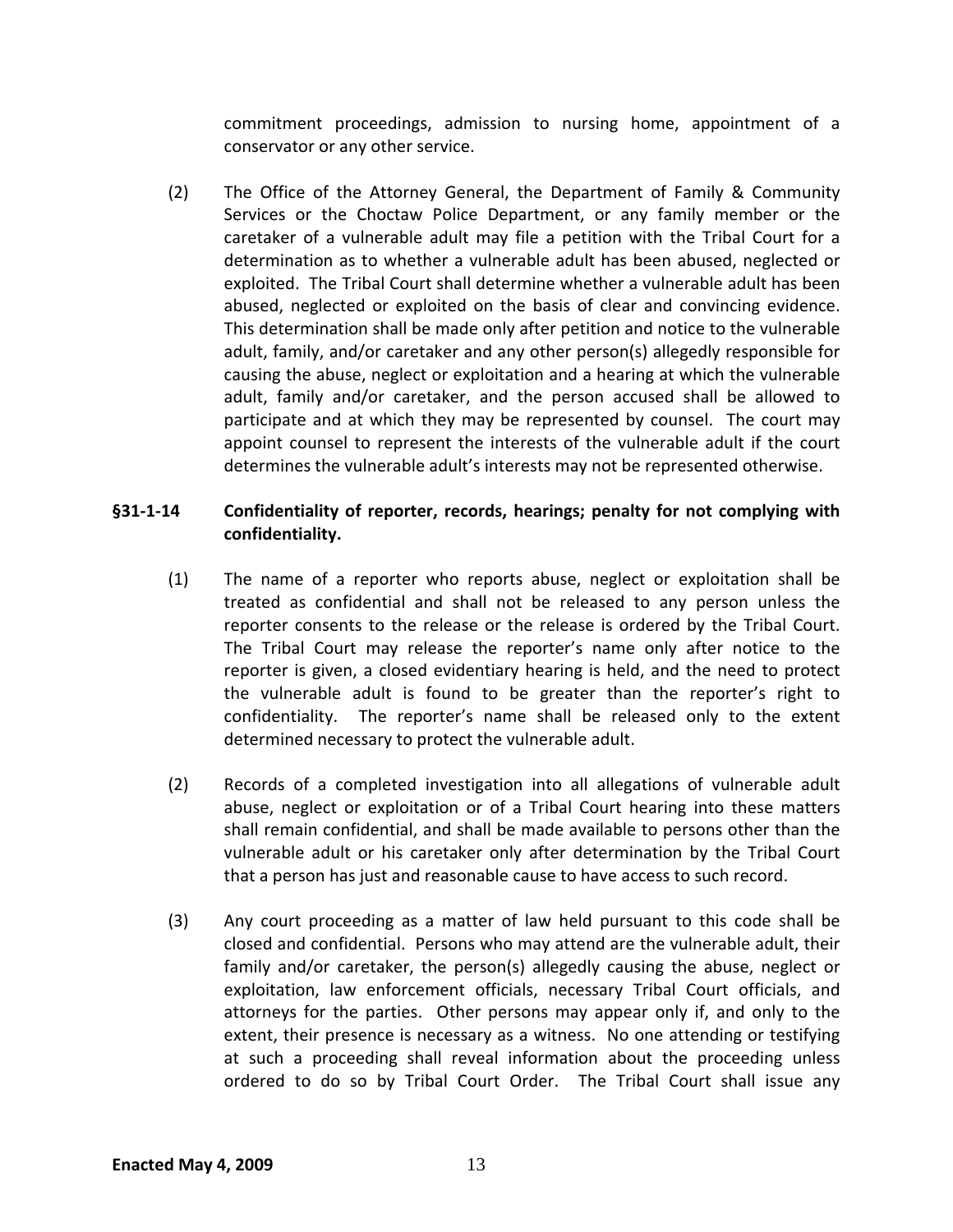necessary orders to maintain the confidentiality of any proceeding held pursuant to this Code.

(4) Any person who violates any paragraph of this section shall be subject to a civil penalty of up to five hundred dollars (\$500.00) per occurrence. The penalty shall be assessed by the Tribal Court after petition, notice, opportunity to be heard and a determination that a violation has occurred. In addition, if the violation is committed by a Tribal employee, they are further subject to appropriate disciplinary measures as provided for in Tribal personnel policies and procedures.

# **§31‐1‐15 Criminal and civil sanctions for abuse neglect or exploitation of a vulnerable adult.**

- (1) Abuse, neglect or exploitation of a vulnerable adult shall be a criminal violation punishable as a Class A offense.
- (2) In addition to any criminal sanctions, a person who abuses, neglects or exploits a vulnerable adult shall be required to make full restitution and also be subject to a civil fine not to exceed five hundred dollars (\$500.00), to be determined by the Tribal Court in any action brought against such person by the Tribe.
- (3) Nothing contained in this Code shall supplant or restrict any person's right to bring a private cause of action that may exist at law for personal injury, property damage or other damages.

# **§31‐1‐16 Deferring criminal prosecution.**

Criminal prosecution of any person accused of vulnerable adult abuse, neglect or exploitation may be deferred or dismissed as allowed by the provisions of the Choctaw Tribal Criminal Code provided that, in addition to those provisions:

- (1) the vulnerable adult, the vulnerable adult's family and caretaker, and the accused, agree to resolve conflicts either through counseling, mediation or other tribally recognized dispute resolution process;
- (2) all parties concerned agree to accept services that are necessary to rectify the situation;
- (3) the crime is not of a nature involving significant bodily injury or intentional bodily injury regardless of extent of injury or intentional property damage;
- (4) the accused person does not have a prior record of related criminal offenses; and